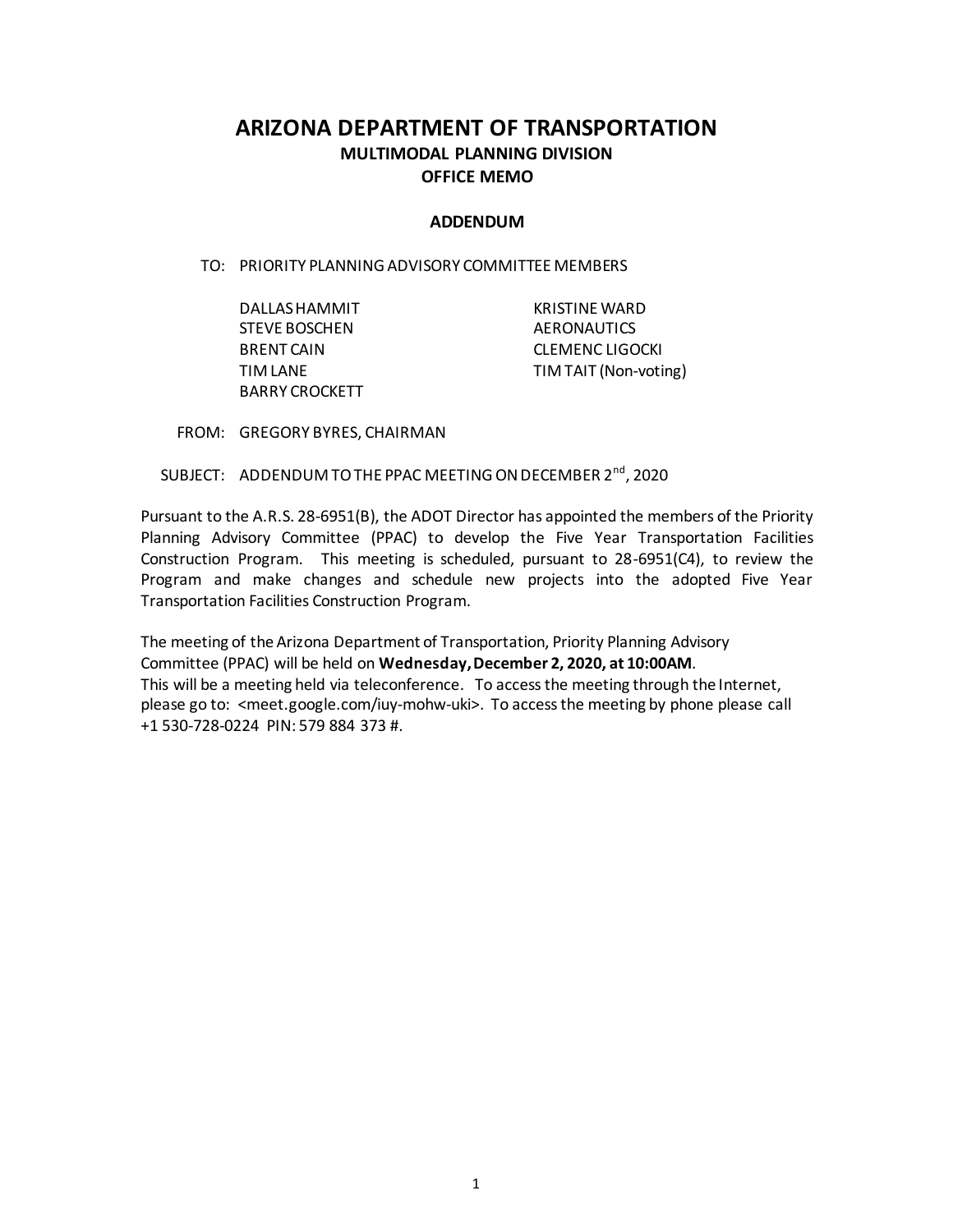FY 2021 – 2025Transportation Facilities Construction Program – Project Modifications: Discussion and Possible Action

| 7-11. |                                 | ROUTE & MP SR 89A @ MP 387.0                  | Page 3 |  |
|-------|---------------------------------|-----------------------------------------------|--------|--|
|       |                                 | PROJECT NAME: Pumphouse Wash Bridge           |        |  |
|       |                                 | TYPE OF WORK: Construct Bridge Rehabilitation |        |  |
|       | COUNTY:                         | Coconino                                      |        |  |
|       |                                 | DISTRICT: Northcentral                        |        |  |
|       | SCHEDULE:                       | FY 2021                                       |        |  |
|       |                                 | PROJECT: H877801D, TIP#24215                  |        |  |
|       | PROGRAM AMOUNT: \$1,263,000     |                                               |        |  |
|       | NEW PROGRAM AMOUNT: \$1,346,000 |                                               |        |  |
|       | PROJECT MANAGER: Derek Boland   |                                               |        |  |
|       |                                 | REQUESTED ACTION: Increase the design budget. |        |  |
|       |                                 |                                               |        |  |